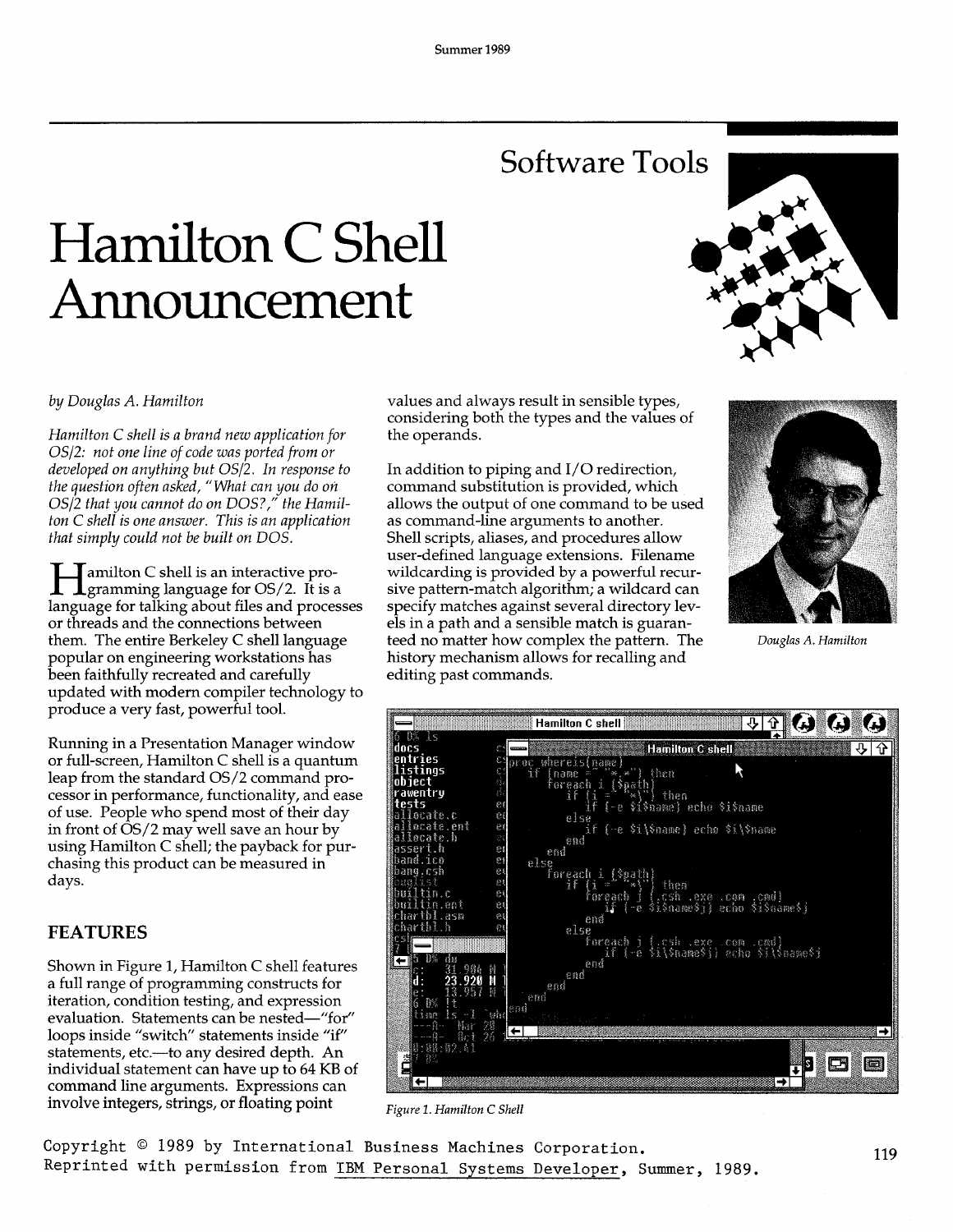

*Hamilton* C *shell is a completely new implementation of the* C *shell language for OS/2 comprised of over 40,000 lines of* C.

Finally, a large set of utilities is provided to round out the vocabulary of the language. There are tools for manipulating files or directories as objects, displaying disk usage, browsing forward and backward through a file or through the data coming through a pipe, etc.

Is it a better batch language? Yes, but it is much more than that. Hamilton C shell can be used to build script files to do many things. Scripts are also easier to get working and their performance is dramatically better. More importantly, the regularity of the language, the lifting of restrictions on command line length, the ability to edit and rerun a command, the powerful built-in constructs, etc., make it possible to do many more things interactively. It is much easier to get things right the first time. A problem has to be far more complex before the edit-debug-edit cycle we associate with getting a batch file to work is needed.

A good shell provides interaction but tackles a different problem than icons and windows. Instead of the point-and-shoot immediacy of "do this single thing now," a shell offers language and the ability to describe more customized or repetitive actions (for example, identify a set of files, perform some action against them, and filter the results in some interesting way).

### **BACKGROUND**

The earliest command processors did little more than let the user type the name of the program to be run. In the late 1960s, things began to change, reflecting new developments in operating system and language design. The introduction of UNIX brought with it notions of filename wild carding,  $I/O$ redirection, piping, and background execution. The notation we use today for these constructs comes from the earliest UNIX shell. The author of the first shell, Steven Bourne, claims to have borrowed the term "shell" from the earlier MULTICS system; certainly, it captured the idea of a user interface layer wrapped around the kernel of the operating system.

Overall, the Bourne shell reflected the times: structured programming was a new concept and in scholarly journals of the time it was fashionable to reverse the letters of a keyword opening a control structure to indicate

the end of it. In the Bourne shell, an "if" statement ended with "fi," "case" with "esac," etc. Also, there were relatively few "creature comforts." For example, if you mistyped a command, you typed it over-there was nothing else you could do.

By the end of the 1970s, considerably more experience had been collected with high level languages in general and with the shell in particular. Seeing the need for a shell with a regular, modern style and grammar, and a history mechanism for recalling and editing past commands, Bill Joy (then at University of California at Berkeley) undertook the design of the Berkeley C shell. He called it the C shell to point out its similarity in control structures and arithmetic expression operators to the popular C language; realistically, though, its structure will be familiar to users of any modern block-structured language including Pascal or PL/I.

#### **DESIGNING FOR** OS/2

Hamilton C shell is a completely new implementation of the C shell language for OS/2 comprised of over 40,000 lines of C. This is significantly larger than the roughly 10,000 lines in the original Berkeley C shell. We estimate that about half of the growth was due to our choice of more modern and more powerful, albeit more complex, compiler technology.

The rest of the growth was due to the special engineering considerations of OS/2. There were a few cases where functions that UNIX programmers take for granted just did not exist and had to be recreated at the application level. For example, UNIX systems are commonly supplied with a process status facility that reads tables inside the kernel to produce a list of active processes. Lacking a similar interface in OS/2, Hamilton C shell maintains a list of child activities that it creates; doing this requires the creation of dedicated "clean-up" threads whose sole purpose is to sleep in the background waiting for child activities to finish.

Generally speaking, we did not find OS/2 to be a particularly difficult system to program. What we did find is that OS/2 provides unique facilities that are too good to pass up even though putting them to best advantage does take more code. Multi-threading, which offers an extremely low-cost, high perfor